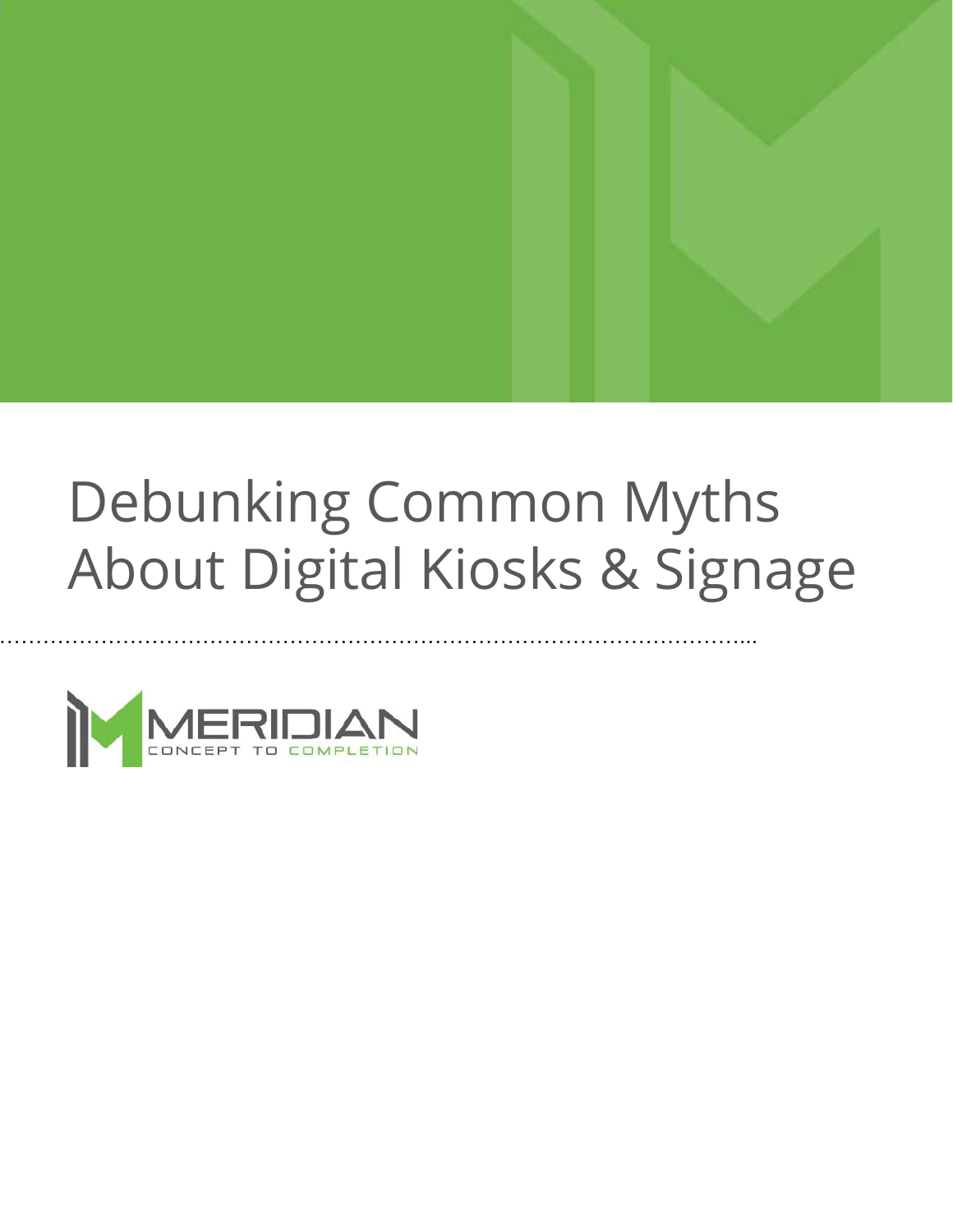# Debunking Common Myths About Digital Kiosks & Signage

Interactive digital signage and kiosks are being adopted across numerous industries at an impressive rate. Despite the industry's incredible growth rate, some companies and end-users still express skepticism toward the technology—much of which is largely attributable to misinformation and misconceptions. Some of these misconceptions harp on the ideas that kiosks take away jobs, they're difficult to use, too expensive, or irrelevant to a specific business or industry.

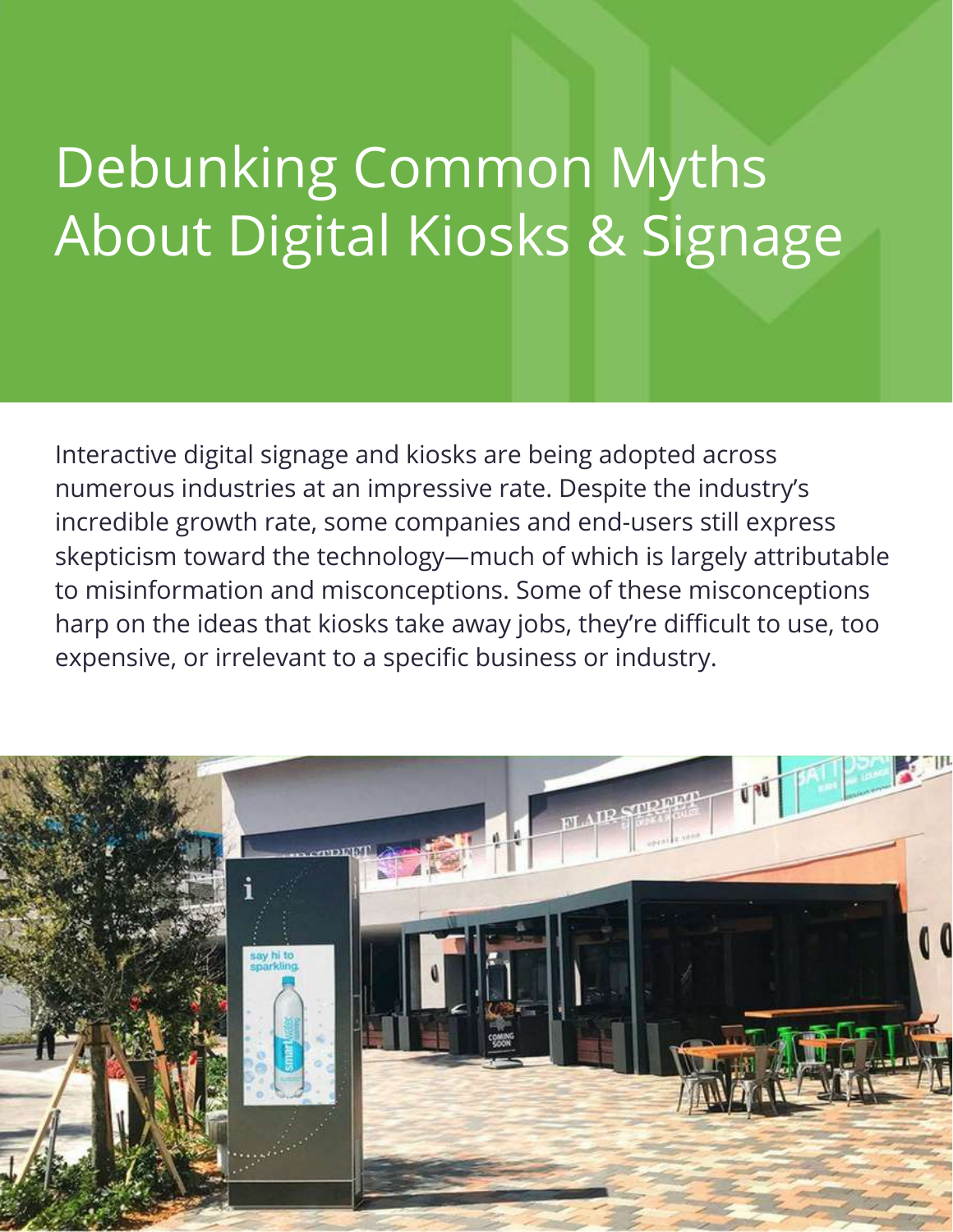### "They're Taking Jobs Away"

One of the most frequent concerns regarding any sort of technology designed to make a business run more efficiently is job security. People are often under the impression that digital kiosks eliminate the need for a business to retain the same number of employees, however, the contrary is often true. After launching a digital kiosk, most businesses actually keep the exact same number of employees on their payroll as they had prior to

………………………………………………………………………………………………………………….

implementing the technology. Rather than eliminating the need for employees, digital kiosks free up employees' time and obligations, allowing them to invest more of their time in customer service. For instance, instead of operating a cash register, the employees who once held that responsibility are now available to help customers navigate the retail space, answer any questions they may have, and make their shopping experience more enjoyable. When employees are able to have a more customer service-focused role, customers are able to get the help they desire and are, as a result, more satisfied.

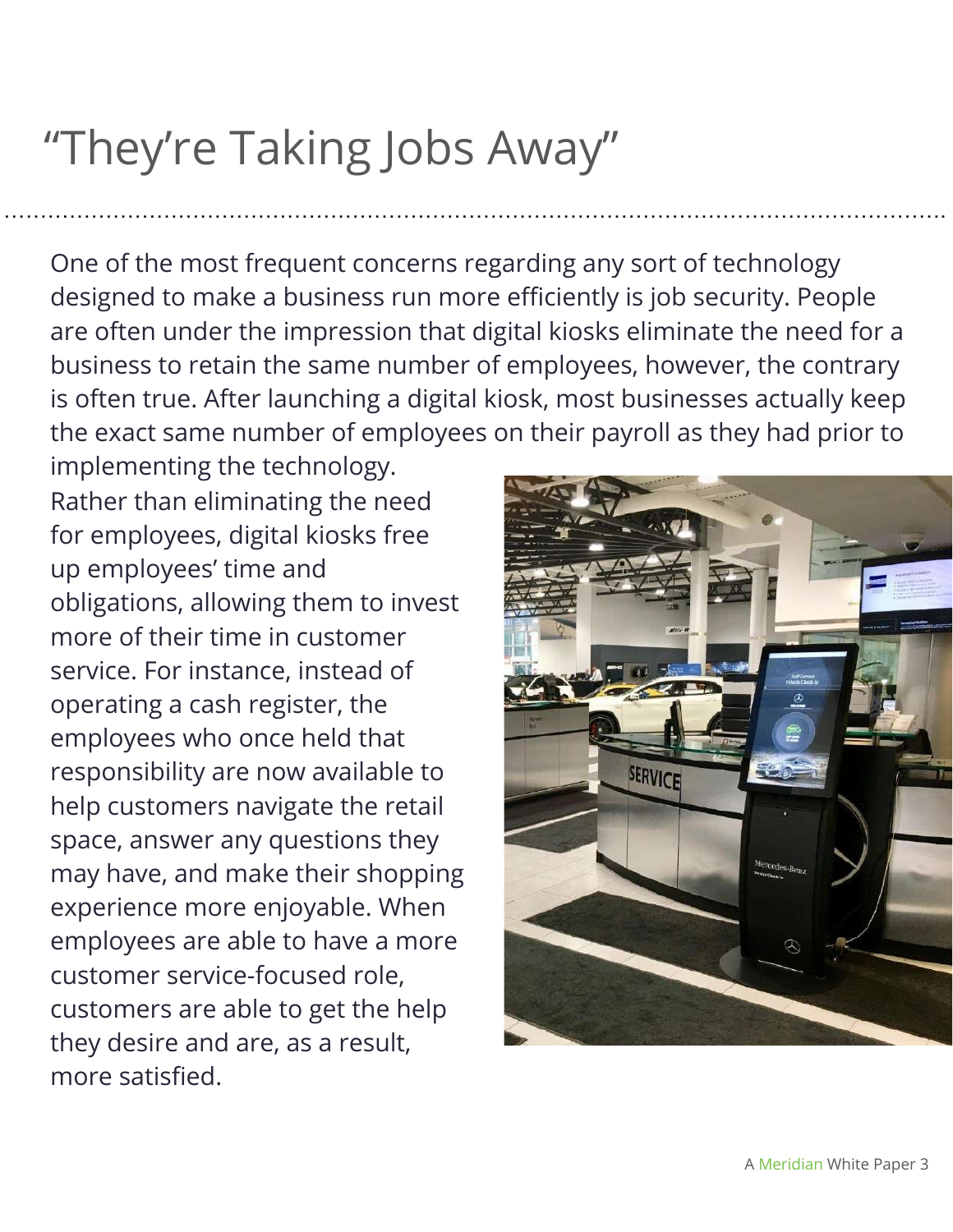### "They're Difficult to Use"

Ease of use is another common concern surrounding any type of new or unfamiliar technology, especially when administrators and end-users span across a broad spectrum of ages and abilities. For the most part, though, digital kiosks and signage are easy for the technicians to install and set up, and easy for administrators to maintain. Digital kiosks and signage are also easy for end-users to interact with. They are adaptable

………………………………………………………………………………………………………………….

and can be designed to comply with the accessibility standards set forth by the Americans with Disabilities Act (ADA). Physical, visual, communication, and language barriers are all considered. To address physical requirements, screens can be lower and content is able to be moved into compliance area. Visual impairments can be addressed by Interactive Voice Prompts, and communication impairments can be addressed by adding Telecommunication Device for the Deaf (TDD or TTY) services. Similarly, one can opt to include multi-language support to overcome any language barriers that may exist among users.

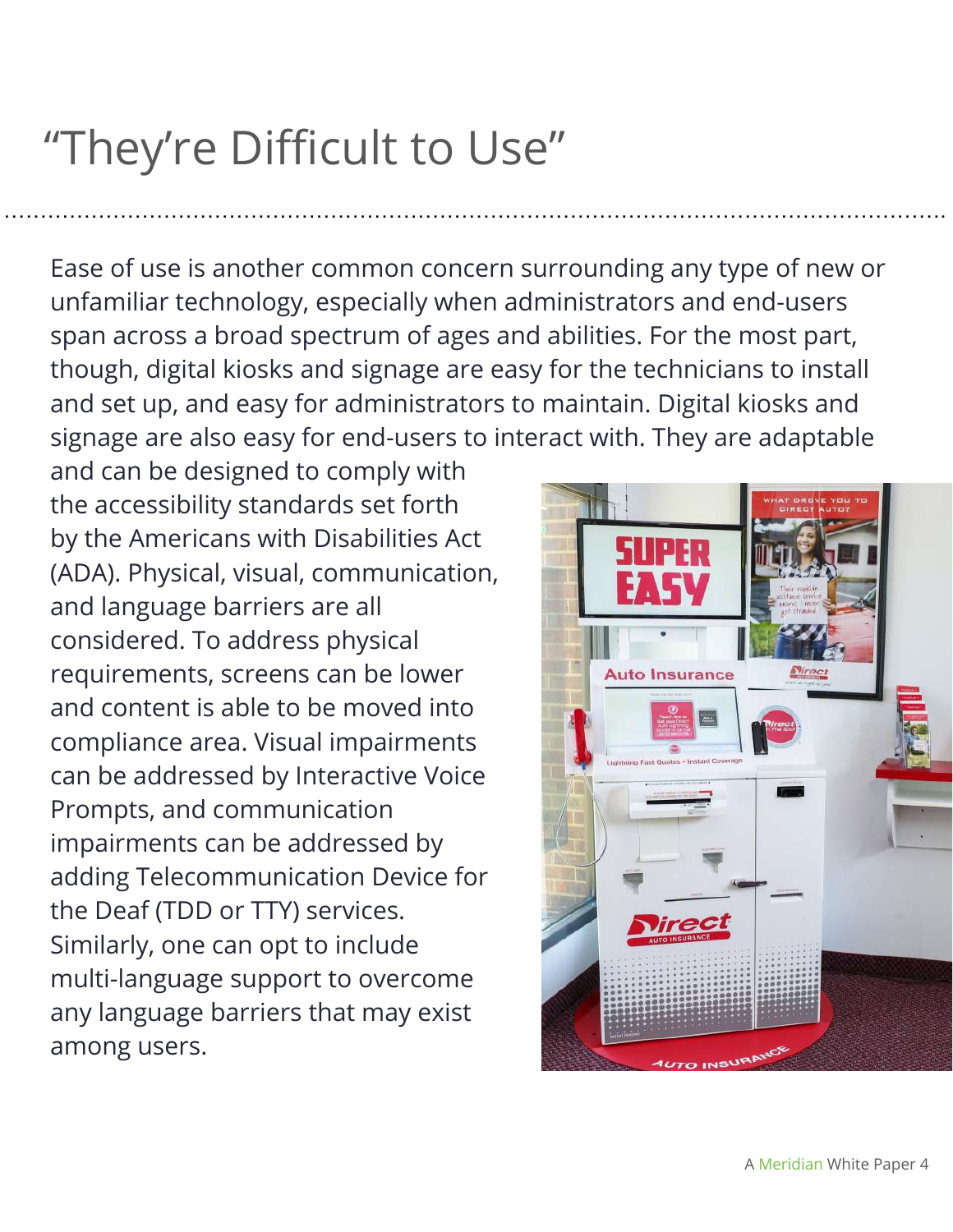## "They're Too Expensive"

While it's true that interactive digital kiosk and signage solutions may be somewhat costly upfront, they can actually end up saving the business, institutions, and organizations that are using them time and money in the long run. For the most part, once built and launched, the cost to

………………………………………………………………………………………………………………….

maintain digital kiosk and signage solutions is relatively low. Similarly, owners are no longer tasked with investing as much in monetary and human resources to design, fabricate, monitor, and update other



forms of communication to the degree that they may have previously been doing so. Digital kiosks and signage can even *make* money through on-screen advertising revenue—meaning that they essentially pay for themselves over time.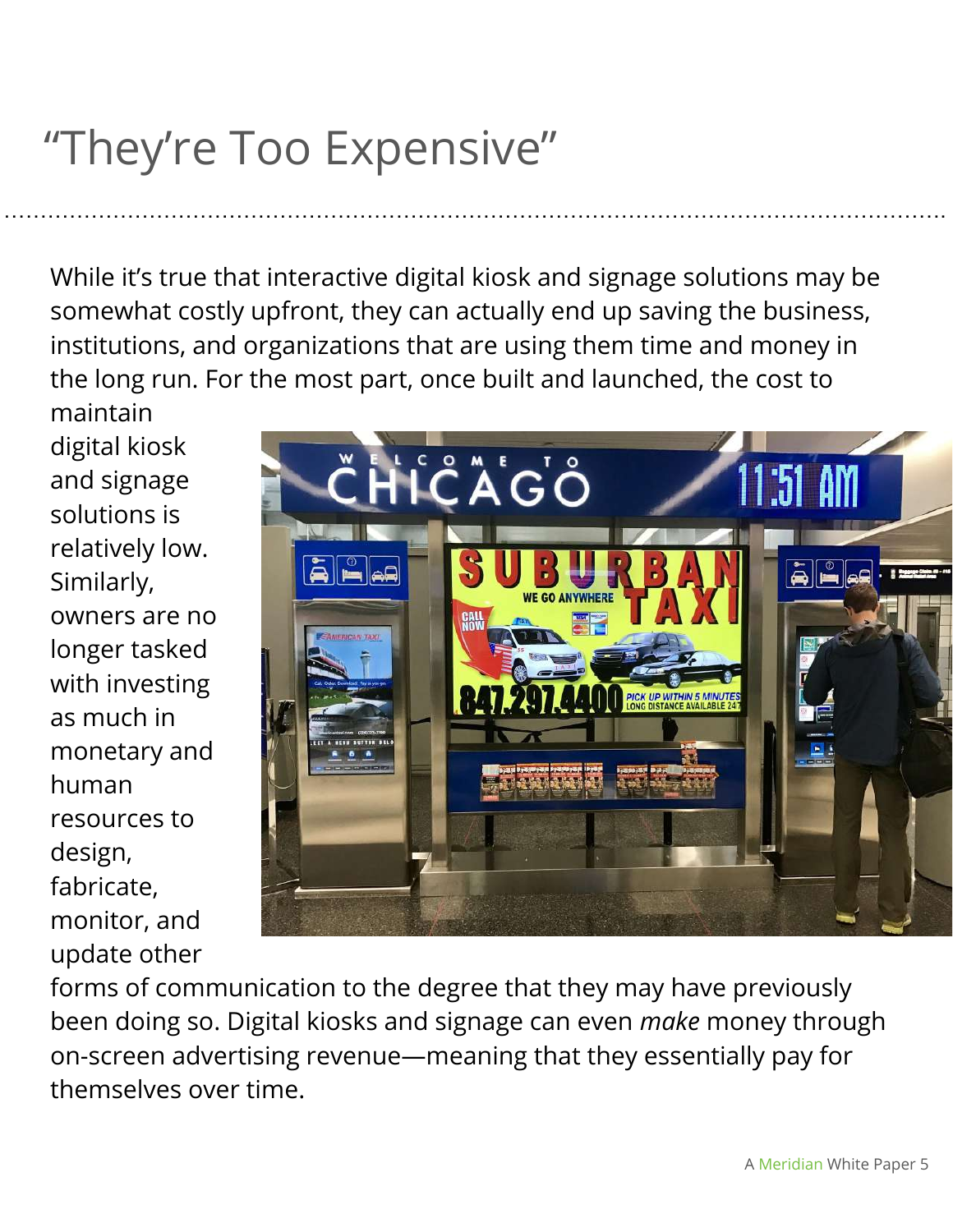#### "They Aren't Applicable to My Industry"

………………………………………………………………………………………………………………….

Upon first glance, it's easy for a business, institution, or organization to automatically assume that their industry as a whole has no use for digital signage or a digital kiosk. However, most self-serve digital solutions have more than one practical application—from bill payment, to wayfinding, to self-service ordering, and locker solutions. Similarly, solutions can be designed to be used indoors, outdoors, or semi-outdoors. To a degree, the possibilities are nearly endless. Regardless of the industry, self-serve digital solutions are designed to simplify the experience for both the business, institution or organization that owns the digital solution, and the end user.

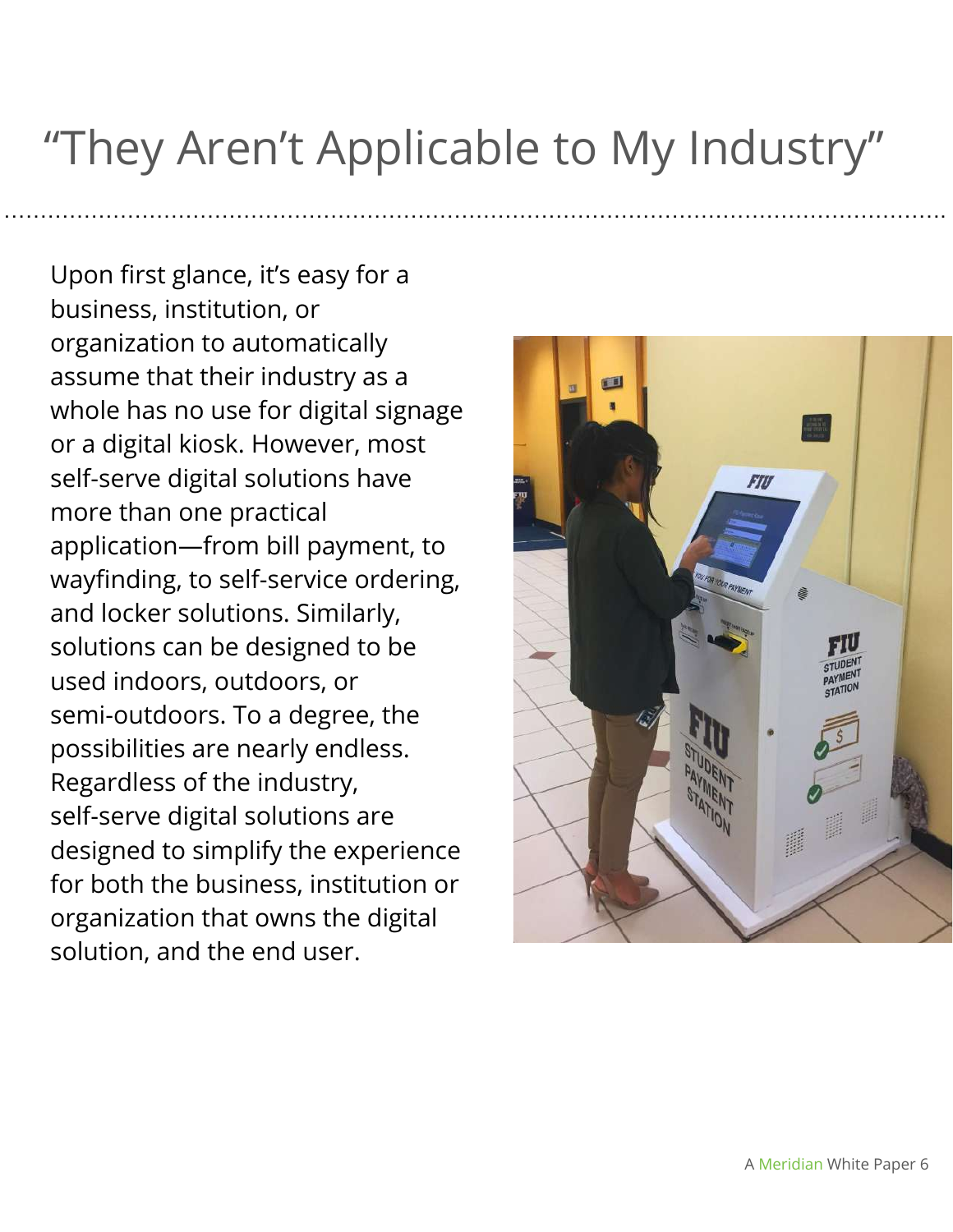All things considered, digital kiosks and signage are still relatively new, so the misconceptions surrounding the technology don't necessarily come as a surprise. Despite the skepticism from some users, the digital kiosk and signage solution market is expected to continue to grow for the foreseeable future, with an anticipated compound annual growth rate around five percent. In fact, according to a MarketsandMarkets report, the market is expected to grow to nearly \$31 billion by 2023.

What does that mean for businesses, organizations, institutions, and end users? More employees available for customer service, more up-to-date information, and adaptable solutions to fit the needs of any industry.